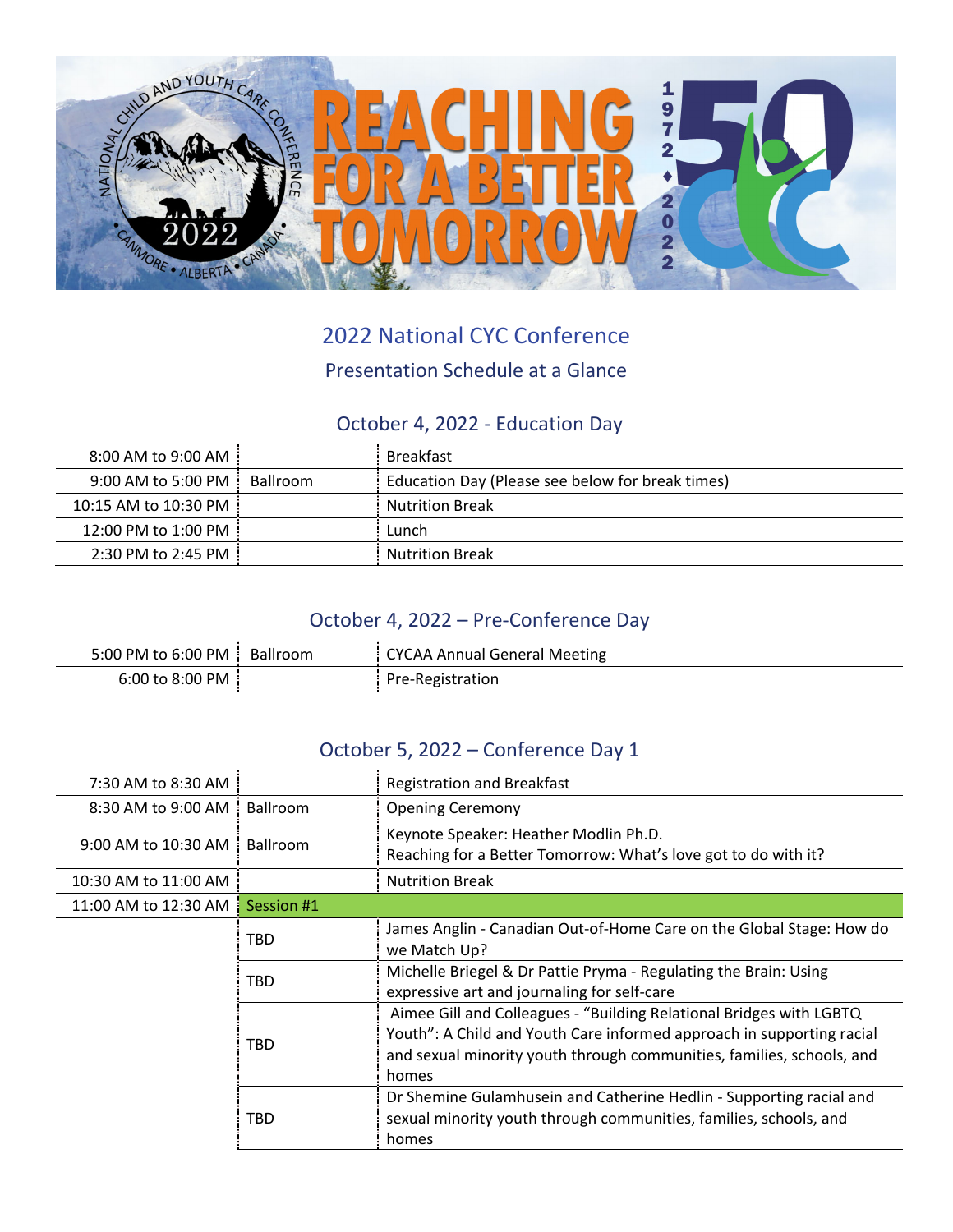|                     | <b>TBD</b> | Cody Jacques and Kaeli Sort - Help me help you help us: a reflective<br>approach to utilizing lived experience in professional practice                                            |
|---------------------|------------|------------------------------------------------------------------------------------------------------------------------------------------------------------------------------------|
|                     | <b>TBD</b> | Dr Pat Kostouros - Using the Compassion Fatigue Scale (PRoQOL 5) as a<br><b>Supervision Tool</b>                                                                                   |
| 12:30 PM to 1:30 PM |            | Lunch                                                                                                                                                                              |
| 1:30 PM to 3:00 PM  |            | Session #2 (Session #2 AND Session #4 - OR ONLY - Session #3)                                                                                                                      |
|                     | <b>TBD</b> | Colleen Kamps - My Journey to Reach for a Better Tomorrow                                                                                                                          |
|                     | <b>TBD</b> | Diane Parris and Kathryn Wolschinski - Simulation Based Learning to<br>Support Ethical Practice in Child and Youth Care Education                                                  |
|                     | <b>TBD</b> | Michelle Briegel and Pennie Sibbald - Developing Child and Youth Care<br>Competencies on a Budget - Alberta's Accessible On-line CYC Learning<br>Modules and Certification Program |
| 1:30 PM to 5:00 PM  | Session #3 |                                                                                                                                                                                    |
|                     | <b>TBD</b> | Larisa Jeffaries and Kerie Hirsekorn - Private Practice in Child and Youth<br>Care Work: Relational Practice, Experiential Learning, and the<br>Renegotiation of Trauma            |
|                     | <b>TBD</b> | Mark Littlefield and Colleagues - A facilitated conversation on<br>Indigenizing Child and Youth Care field placement                                                               |
|                     | <b>TBD</b> | Chelan McCallion and MRU Students - Craft + Activism = Craftivism in<br><b>CYC</b>                                                                                                 |
|                     | <b>TBD</b> | Heather Modlin and Colleagues - Reaching for a Flourishing Tomorrow:<br><b>Embracing Parallel Needs in Supervision</b>                                                             |
| 3:00 PM to 3:30 PM  |            | <b>Nutrition Break</b>                                                                                                                                                             |
| 3:30 PM to 5:00 PM  | Session #4 |                                                                                                                                                                                    |
|                     | <b>TBD</b> | Deb Cockerton - Starting a CYC Private Practice                                                                                                                                    |
|                     | <b>TBD</b> | Janice Daley - "Fighting the GRAND Fight": CYC-based Family Support<br>work with Grandparent headed households                                                                     |
|                     | <b>TBD</b> | Nathan Millar and Colleagues - Applied Puppetry as a Pedagogy in Child<br>and Youth Care Counselling: Engaging Creative Self-Expression                                            |
| 5:00 PM to7:00 PM   |            | Mix and Mingle Welcome Reception                                                                                                                                                   |

## October 6, 2022 – Conference Day 2

| 7:30 AM to 8:30 AM   |                 | <b>Breakfast</b>                                                                                                                                                                             |
|----------------------|-----------------|----------------------------------------------------------------------------------------------------------------------------------------------------------------------------------------------|
| 8:30 AM to 9:00 AM   | <b>Ballroom</b> | Housekeeping/Information Sharing                                                                                                                                                             |
| 9:00 AM to 10:30 AM  | <b>Ballroom</b> | Keynote Speaker: Wolfgang Vachon Ph.D.<br>Living Care                                                                                                                                        |
| 10:30 AM to 11:00 AM |                 | <b>Nutrition Break</b>                                                                                                                                                                       |
| 11:00 AM to 12:30 AM | Session #5      |                                                                                                                                                                                              |
|                      | TBD             | Dana Auger and Nickole Iturra - Hope and Healing Through<br>Reconciliation                                                                                                                   |
|                      | TBD             | Michelle Briegel and Bria Scarff - Studying the pedagogy of Child and<br>Youth Care in a first-year class through the lens of a Student-Faculty<br>partnership                               |
|                      | TBD             | Varda Mann-Feder and Colleagues - The Challenges of Practicing Ethical<br>CYC: An Interactive Session                                                                                        |
|                      | TBD             | Salina Paschke and Sarah Lynn Stephens - Phone a Friend; More than a<br>Game Show Lifeline. Why frontline workers need strong relationships to<br>navigate the minefields of life and career |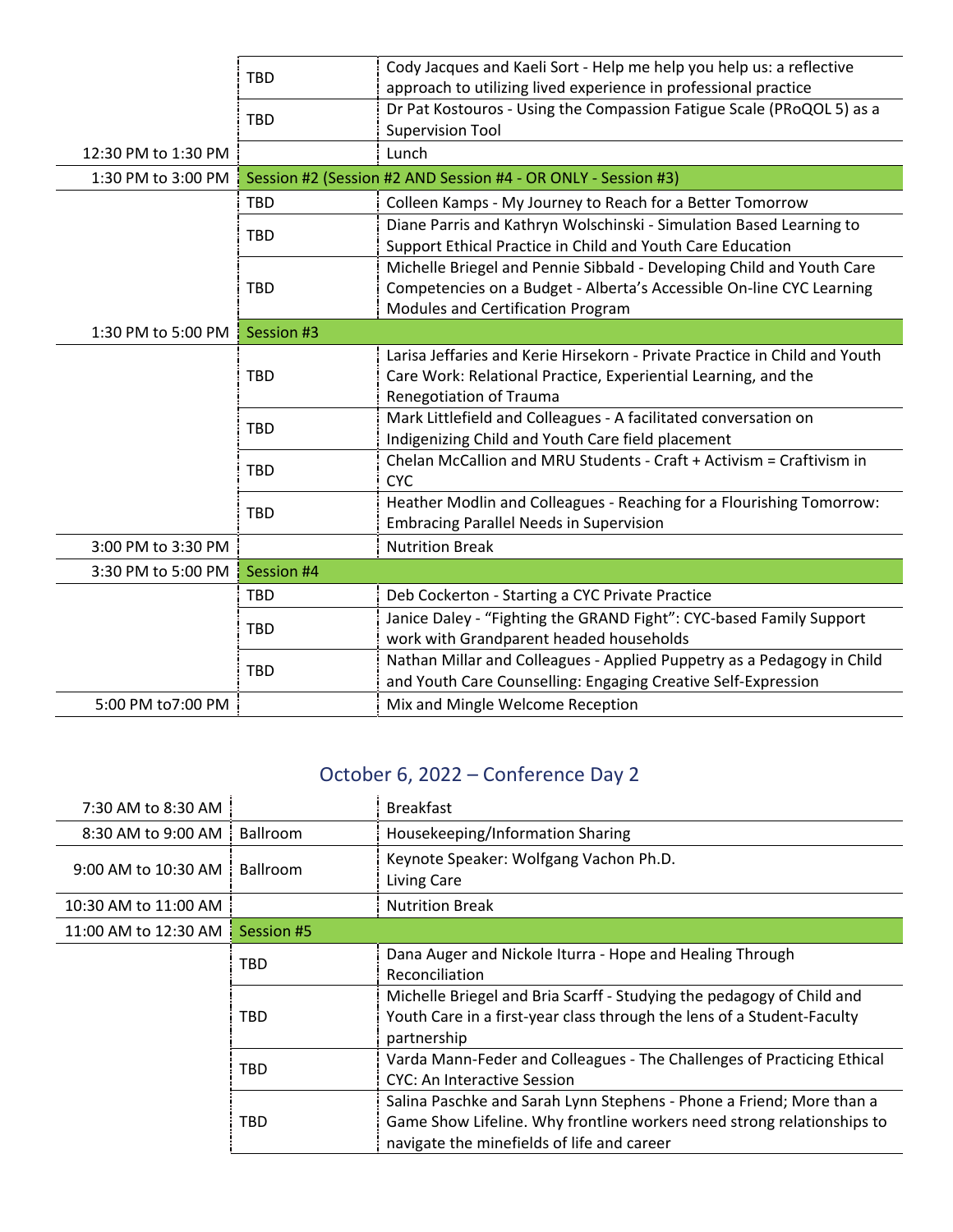|                     | TBD        | Jack Phelan and Caroline Moore - Use of Self in CYC Practice            |
|---------------------|------------|-------------------------------------------------------------------------|
|                     | <b>TBD</b> | Kavya Sharma and Colleagues - Secondary trauma in child and youth       |
|                     |            | care is not preventable                                                 |
| 12:30 PM to 1:30 PM |            | Lunch - FICE Canada Information Session                                 |
| 1:30 PM to 3:00 PM  |            | Session #6 (Session #6 AND Session #8 - OR ONLY - Session #7)           |
|                     | <b>TBD</b> | Shannon Brown - Exploring Opportunity and Risk in the Self-Production   |
|                     |            | of Sexual Content: An Adolescent Relational Perspective                 |
|                     |            | Kate Hann - Who are they and what do they do? Preliminary data on       |
|                     | <b>TBD</b> | Residential Supervisors in Ontario                                      |
|                     | TBD        | Kendell Semotuik - CYC University Experience: Before, During, and After |
|                     |            | COVID-19                                                                |
| 1:30 PM to 5:00 PM  | Session #7 |                                                                         |
|                     | TBD        | Cindy Carraway-Wilson & Mark Littlefield - Reflecting Diverse Cultures  |
|                     |            | and Best Practice in CYC Professional Competencies                      |
|                     | <b>TBD</b> | Frank Delano and Noor Alamoui - Establishing Yourself as a Supervisor   |
|                     |            | and Leader                                                              |
|                     | <b>TBD</b> | Catherine Hedlin & Parker Pothier - Don't Forget Me: A Child and Youth  |
|                     |            | Care Approach to Your Unique Grief Experiences                          |
|                     | <b>TBD</b> | Charlotte Serpa and the CYCEAB Practicum Committee - Child & Youth      |
|                     |            | Care Practicum: Past, Present & Future                                  |
| 3:00 PM to 3:30 PM  |            | <b>Nutrition Break</b>                                                  |
| 3:30 PM to 5:00 PM  | Session #8 |                                                                         |
|                     |            | Arlene Eaton-Erickson and Kim Spicer - The Impact of Covid-19 on        |
|                     | <b>TBD</b> | Children and Youth In-Care: Rights of Minorities and Populations of     |
|                     |            | Vulnerable Children during a Pandemic                                   |
|                     | TBD        | Samantha Harris - Colonization and Sexual Exploitation: Looking back to |
|                     |            | move forward                                                            |
|                     | <b>TBD</b> | Nancy Marshall - Applied Behaviour Analysis (ABA): A Mixed-Methods      |
|                     |            | Analysis of Outcomes and Autistic Lived Experiences                     |
| 7:00 PM to 9:00 PM  |            | Social Event                                                            |

# October 7, 2022 – Conference Day 3

| 7:30 AM to 8:30 AM  |            | <b>Breakfast</b>                                                                                                                                                                                                         |
|---------------------|------------|--------------------------------------------------------------------------------------------------------------------------------------------------------------------------------------------------------------------------|
| 8:30 AM to 9:00 AM  | Ballroom   | Housekeeping/Information Sharing                                                                                                                                                                                         |
| 9:00 AM to 10:30 AM | Session #9 |                                                                                                                                                                                                                          |
|                     | TBD        | Priya Jasmine Andrede - Relational Listening: An immigrant citizen<br>response to UNDRIP Article 15 amplifying Indigenous youth's<br>community- based media art films as a 'space maker' for imaginative<br>relationship |
|                     | TBD        | Dr Melanie Doucet - Supporting Equitable Transitions to Adulthood for<br>Youth in Care in Canada                                                                                                                         |
|                     | TBD        | Michelle Briegel and Dr Pat Kostouros - The Long and Windy Road: The<br>process of professionalizing and regulating the practice of Child and<br><b>Youth Care</b>                                                       |
|                     | TBD        | Maria Malouf and Joel Pippus - Push to Heal: Skateboarding and Mental<br>Health                                                                                                                                          |
|                     | TBD        | Monica Pauls - Bridging the gap: e-Learning as a way to connect theory<br>to practice                                                                                                                                    |